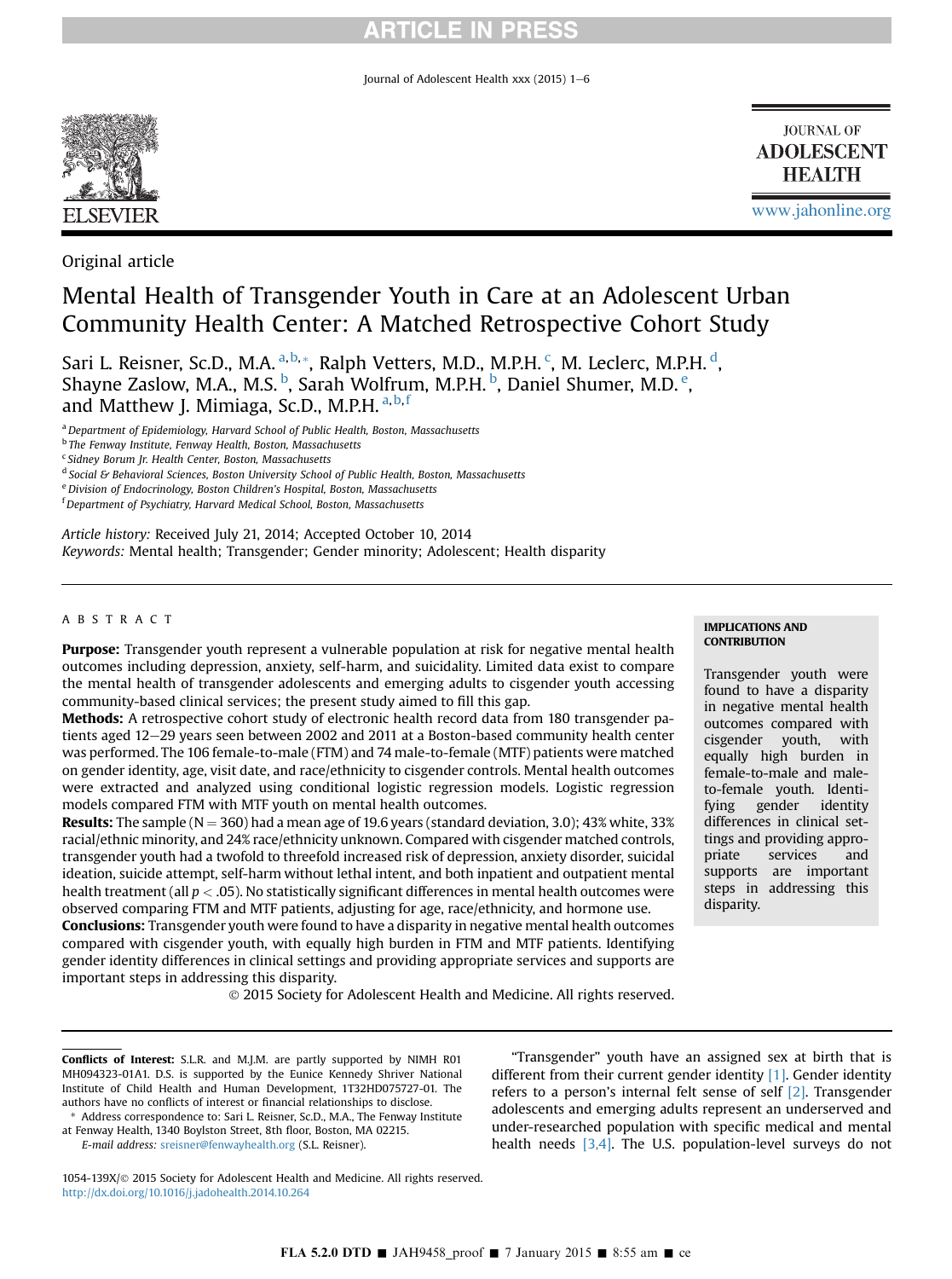routinely include survey items to identify transgender youth respondents; therefore, there is a lack of national epidemiologic data to document and monitor health disparities by gender identity  $[1]$ , including among youth  $[5]$ . Despite the dearth of quality comparative national-level data on the mental health of transgender versus cisgender (nontransgender) youth, local and regional studies suggest transgender adolescents and emerging adults are a subpopulation of youth burdened by adverse health indicators, particularly in the mental health domain including depression, anxiety, suicidality, and self-harm behaviors  $[6-11]$  $[6-11]$ .

Clinical settings and electronic health records (EHRs) have been identified as important and underutilized sources of information about sexual minority (lesbian/gay/bisexual) and gender minority (transgender) health [\[12,13\].](#page-4-0) Clinical settings and EHR are particularly valuable for transgender health in light of the dearth of comparative data that exist to understand the health and well-being of transgender relative to cisgender patients. Only a small handful of studies using transgender youth patient data have been conducted in clinical settings in the United States, and most of these have occurred in multidisciplinary gender clinics [\[7,14,15\]](#page-4-0). Spack et al. conducted a chart review study to explore characteristics of 97 children and adolescents age <21 years (mean age, 14.8 years; standard deviation [SD], 3.4) with gender identity disorder (GID) seen consecutively between 1998 and 2009 at a multidisciplinary gender clinic at Boston Children's Hospital in Massachusetts. Overall,  $44\%$  (n = 43) of patients presented for medical care with significant psychiatric histories, including diagnoses of depression (58%), general anxiety disorder (16%), a history of self-mutilation (21%), and/or one or more suicide attempts (9%) [\[15\]](#page-5-0). Another study conducted at Children's Hospital, Los Angeles, in California examined associations between quality of life measures and psychosocial factors among 66 youth aged 12-24 years with GID who received care between 2011 and 2012. Perceived burden-the extent to which transgender identity interferes with life activities or causes distress—was positively correlated with greater depression and negatively associated with self-reported life satisfaction [\[7\].](#page-4-0)

These clinical studies offer valuable information about transgender youth accessing services at multidisciplinary gender clinics at the U.S. pediatric medical centers. However, there are limitations. Youth in these studies received a psychiatric GID diagnosis per the DSM-4 Text Revision (DSM-4-TR) [\[16\]](#page-5-0). Given the 2013 changes to the DSM-5, which changed diagnoses to gender dysphoria, research is needed that (1) does not use GID as a sole inclusion criteria and (2) refrains from conceptualizing gender identity variation as psychopathology  $[17]$ . Patients presenting to specialized multidisciplinary gender clinics may not represent the larger population of transgender patients, including those who do not meet diagnostic criteria for gender dysphoria. The youth in these studies tend to be from higher socioeconomic status families that have health insurance, present for medical care with their parents/families—meaning their guardians are engaged in some way—and are largely white (non-Latino/Hispanic)/Caucasian [\[14,15\]](#page-5-0). In addition, the U.S. studies of transgender youth in clinical settings have not included a cisgender comparison group, which is essential to examine mental health disparities [\[18\]](#page-5-0).

There are no published studies that utilize EHR data to examine the mental health of diverse transgender youth with varied socioeconomic and racial/ethnic backgrounds presenting to the U.S. community-based primary care youth clinic settings. Community-based health clinics are a unique point of entry to care for youth, especially for people of low socioeconomic and

racial/ethnic minority backgrounds [\[19\].](#page-5-0) In 2008, children and youth made up 33% of all patients seen in over 1,100 Federally Qualified Community Health Centers, and they were more likely to be uninsured, poor, or from a racial/ethnic minority background than those seen in private practice settings [\[19,20\].](#page-5-0) Examining gender differences among transgender youth who access community-based primary care youth clinic settings is also important to understand whether and how health care utilization and service needs differ for female-to-male (FTM) and male-to-female (MTF) youth patients.

This study is designed to compare the mental health of transgender and cisgender youth in a community-based setting. To achieve this goal, this study (1) examines mental health indicators among diverse transgender youth engaged in care at an urban pediatric and young adult community-based health center; (2) tests whether transgender youth patients bear increased mental health burden compared with matched cisgender patients; and (3) explores differences in psychiatric diagnoses between FTM spectrum and MTF spectrum youth patient populations.

#### Methods

#### Study design, participants, and procedures

A retrospective observational cohort study of EHR data was conducted at the Sidney Borum, Jr. Health Center, an urban community-based health center serving youth in Boston, Massachusetts, that is part of Fenway Health. Transgender patients aged  $12-29$  years seen for one or more medical and/or behavioral health care visits between 2002 and 2011 were included in this study. Transgender patients ( $n = 180$ ) were identified by an EHR code "transgender" based on self-reported transgender identity on patient registration forms, behavioral health assessment forms, or direct communication with medical or behavioral health professionals during clinical visits. Direct patient communication of transgender identity to a physician or behavioral health professional was documented in narrative notes on the clinical visit and/or listed as a diagnosis of GID [\[16\]](#page-5-0) in the patient's diagnostic history. All study activities were reviewed and approved by the organization's Institutional Review Board.

#### Description of clinical context

During the period covered by data collection from the Sidney Borum, Jr. Health Center, clinical site annual visits by unduplicated patients varied between 2,000 and 3,000 patients per year at the clinic. Clinicians providing care for transgender youth at the site included M.D.s, nurse practitioners, and clinical social workers working collaboratively as a team. This team met regularly once to twice a month to review cases and assess medical and behavioral health protocol applicability before supporting hormones for gender transition and writing prescriptions for hormones and other adjunct medications. Transgender care for youth under age 18 years required family participation, broadly defined, and the consent of the youth's guardians, including state-appointed guardians in some situations. Youth aged 18 years and older could consent to care supporting gender transition for themselves. Health insurance or the ability to pay for services was required for transition-focused transgender care at the clinic. However, with the implementation of Massachusetts state health insurance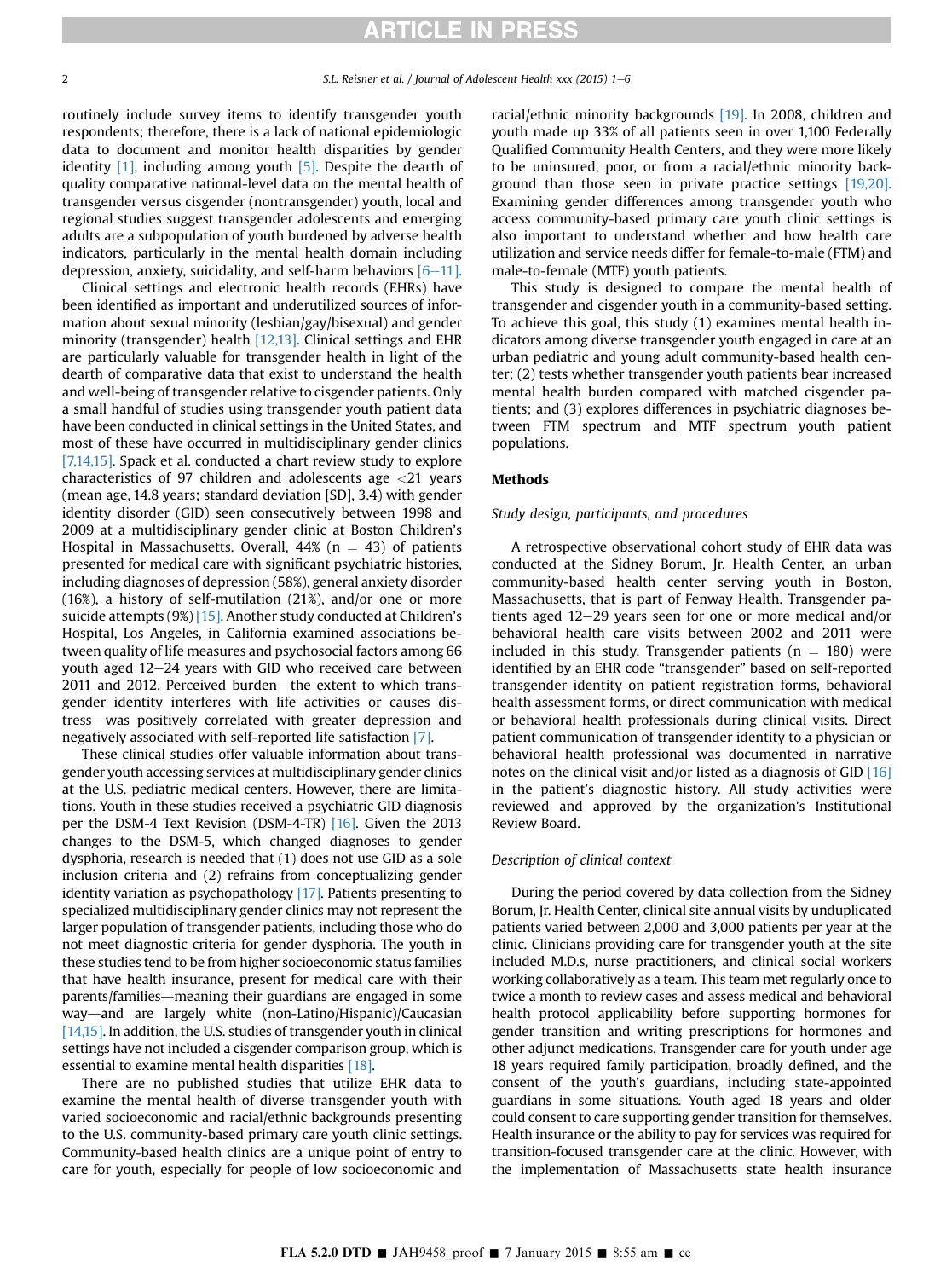reform starting in 2006, many barriers to access to care for transgender youth were removed.

#### Matched sampling

Matched sampling was utilized to reduce bias, increase precision, and control for confounding in this observational study [\[21\].](#page-5-0) Transgender youth were categorized as being on the FTM spectrum (assigned a female sex at birth and identify as man, male, transgender, FTM, trans man, and trans masculine) or on the MTF spectrum (assigned a male sex at birth and identify as woman, female, transgender, MTF, trans woman, and trans feminine). The 106 FTM and 74 MTF patients were matched to cisgender patient controls on (1) visit date: an office visit  $\pm 3$  months of the office visit where the transgender patient received a transgender "flag" in their patient chart or the office visit where this was first reported; (2) gender identity; (3) age; and (4) race/ethnicity. If a patient's ethnicity was Latino/Hispanic and their race was listed as something other than Latino/ Hispanic, the patient was categorized as multiracial and matched to other multiracial individuals. Six transgender patients (3.3% of the transgender patient sample) were partially matched on age and gender identity only, not on race/ethnicity, because of the few number and homogeneity of younger age patients.

A Structured Query Language query pulled the matching criteria for each transgender patient, and a second query was done to find a match for each patient. When multiple patients matched, a randomly generated number was assigned to each possible control, and the matching cisgender patient with the highest randomly generated number was assigned as the control. Once a control was selected, they were removed from the pool of available matches.

For transgender patients that did not have an exact match on all matching criteria, the matching criteria were ranked (as numbered previously) and adjusted in a systematic way to obtain a match for the patient. When no match was found, the criterion that patients must match on race/ethnicity was removed. If still no matches were found, then the age of matches was expanded to be  $\pm 1$  year of the case patient. These revisions to the matching criteria were sufficient to find matches for all the transgender patients in the cohort.

A Microsoft Access database was created with separate forms and tables corresponding to each category of the data extraction measures. Structured Query Language queries extracted demographic and some medical information from the EHR, which was then exported into the Access database. Data about patients' mental health history were obtained by individual manualized chart review.

#### Measures

Demographic data were extracted from patient registration and behavioral intake forms, as well as clinical visit physician narratives. Demographics extracted included age (continuous in years calculated by subtracting date of first appointment from date of birth), race/ethnicity (white, black, Latino/Hispanic, other race/ethnicity, multiracial, and missing/unknown), gender identity (non-gender minority female, non-gender minority male, FTM, MTF), and cross-sex hormone use (yes/no).

Depression and anxiety disorders were recorded only for patients with physician-endorsed diagnoses listed in the EHR per DSM-4-TR criteria [\[16\].](#page-5-0) Patient self-report of lifetime suicidality

(suicidal ideation and suicide attempt captured separately), selfharm without lethal intent (nonsuicidal self-injury; e.g., cutting, burning, other self-harm behaviors), outpatient mental health care (e.g., psychotherapy), and inpatient mental health care (e.g., inpatient psychiatric hospitalization, substance abuse treatment) were recorded in data abstraction from physician clinical visit narratives.

#### Data analysis

SAS version 9.3 statistical software (SAS Institute Inc., Cary, NC, USA) was used for data analysis. Statistical significance was predetermined at the alpha level of .05. Univariable descriptive statistics (frequencies, means, SDs) were estimated. Bivariate statistics compared transgender and cisgender youth. t Test statistics were estimated for continuous variables (with appropriate tests for normality) and  $\chi^2$  test statistics were used for binary and categorical variables. Conditional logistic regression models for matched pairs data [\[22\]](#page-5-0) compared transgender and matched cisgender youth to examine between-group differences in mental health. To examine within-group differences, logistic regression models restricted to transgender youth were fit to compare FTM and MTF patients, regressing each mental health outcome on gender identity (FTM vs. MTF; unadjusted), then adjusting for age and race/ethnicity, and finally adjusting for age, race/ethnicity, and cross-sex hormone use. Risk ratios (RRs) and 95% confidence intervals (CIs) were estimated rather than odds ratios because the prevalence of outcomes was  $>10\%$  [\[23\]](#page-5-0).

#### Results

#### Demographics

The overall sample had a mean age of 19.6 (SD, 3.0), 42.5% were white, 33.3% were racial/ethnic minority, and 24.2% were race/ethnicity unknown. As expected due to matching by age and race/ethnicity, no significant differences were found by age and race/ethnicity comparing transgender and cisgender youth ([Table 1\)](#page-3-0). The majority (61.7%;  $n = 111$ ) of transgender youth were being treated with cross-sex hormones.

#### Between-group differences: comparing transgender and cisgender youth

Compared with cisgender matched youth, transgender youth had an elevated probability of having DSM-4-TR diagnosed depression (50.6% vs. 20.6%; RR, 3.95; 95% CI, 2.60–5.99) and anxiety (26.7% vs. 10.0%; RR, 3.27; 95% CI, 1.80–5.95; [Table 2\)](#page-3-0). Transgender youth also disproportionately endorsed suicide ideation (31.1% vs. 11.1%; RR, 3.61; 95% CI, 2.17-6.03), suicide attempt (17.2% vs. 6.1%; RR, 3.20; 95% CI, 1.53–6.70), and selfharm without lethal intent (16.7% vs. 4.4%; RR, 4.30; 95% CI,  $1.95-9.51$ ) relative to matched controls. A significantly greater proportion of transgender youth compared with matched cisgender controls accessed inpatient mental health care (22.8% vs. 11.1%; RR, 2.36; 95% CI, 1.33-4.20) and outpatient mental health care (45.6% vs. 16.1%; RR, 4.36; 95% CI, 2.69-7.05) services.

#### Within-group differences: comparing female-to-male and maleto-female transgender youth

FTM and MTF transgender youth were compared on mental health indicators. No statistically significant differences in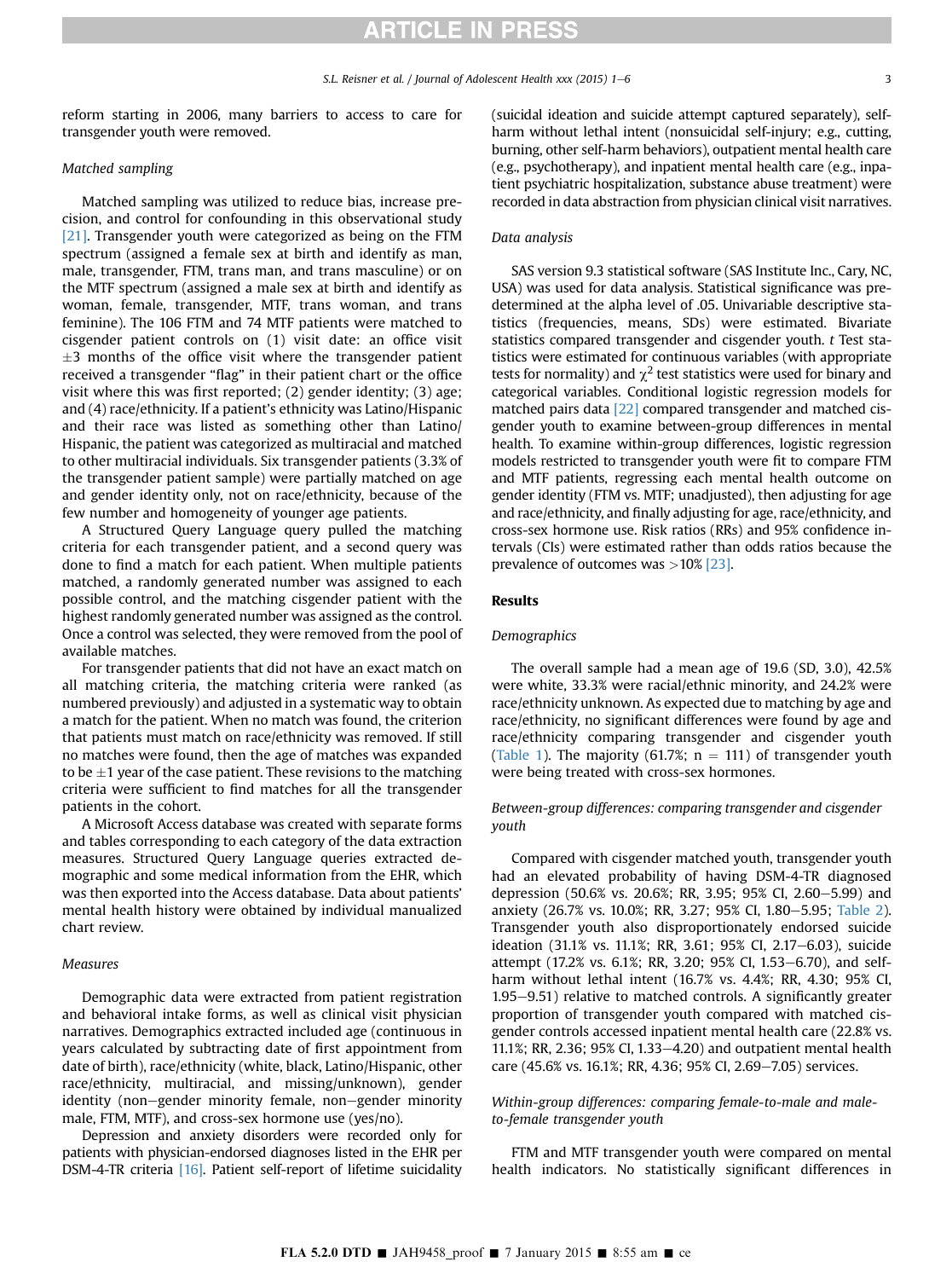#### <span id="page-3-0"></span>Table 1

Sociodemographics: comparing transgender youth and cisgender (nontransgender) controls  $(N = 360)$ 

|                          |                         |           | Transgender Cisgender   |      |                             |                |
|--------------------------|-------------------------|-----------|-------------------------|------|-----------------------------|----------------|
|                          | $N = 180$<br>$(50.0\%)$ |           | $N = 180$<br>$(50.0\%)$ |      | <b>Bivariate statistics</b> |                |
|                          | Mean                    | <b>SD</b> | Mean SD                 |      | t test $(df)$               | <i>p</i> value |
| Age                      |                         |           |                         |      | $-.78(358)$ .435            |                |
| Continuous in years      | 19.7                    | 3.1       | 19.5                    | 3.0  |                             |                |
|                          | $\mathbf n$             | %         | n                       | %    | $\chi^2$ (df)               | <i>p</i> value |
| Race/ethnicity           |                         |           |                         |      | 7.18(5)                     | .208           |
| 1 White                  | 87                      | 48.3      | 66                      | 36.7 |                             |                |
| 2 Black/African-American | 17                      | 9.4       | 23                      | 12.8 |                             |                |
| 3 Latino/Hispanic        | 19                      | 10.6      | 23                      | 12.8 |                             |                |
| 4 Other race/ethnicity   | 12                      | 6.7       | 10                      | 5.6  |                             |                |
| 5 Multiracial            | 9                       | 5.0       | $\overline{7}$          | 3.9  |                             |                |
| 6 Unknown race/ethnicity | 36                      | 20.0      | 51                      | 28.3 |                             |                |
| Race/ethnicity           |                         |           |                         |      | 5.77(2)                     | .056           |
| Racial/ethnic minority   | 57                      | 31.7      | 63                      | 35.0 |                             |                |
| White (non-Hispanic)     | 87                      | 48.3      | 66                      | 36.7 |                             |                |
| Unknown race/ethnicity   | 36                      | 20.0      | 51                      | 28.3 |                             |                |

mental health indicators were found comparing FTM and MTF adolescent and emerging adult patients, including after adjustment for age, race/ethnicity, and hormone use ([Table 3\)](#page-4-0).

#### Discussion

The present study fills a key gap in the existing mental health research literature on transgender adolescents and emerging adults. First, in a transgender patient population not defined solely by GID and presenting at a community-based youth clinic, this study found high prevalence of depression, anxiety, suicide ideation, suicide attempt, self-harm without lethal intent, and lifetime inpatient mental health care utilization, corroborating research in other clinical settings [\[7,14,15,24\]](#page-4-0) and in convenience sample studies [\[6,9,10,25,26\].](#page-4-0) Second, this study's ability to compare mental health in transgender and cisgender patients in a community-based setting provides a unique addition to the literature. Findings demonstrate that a significantly higher proportion of transgender adolescent and emerging adult patients were burdened by mental health concerns than cisgender youth. Third, no statistically significant differences in mental health were found between FTM and MTF transgender youth patients. This suggests equally high burden of mental health disorders in FTM and MTF adolescent and emerging adult patients. Findings point to the need for gender-affirming mental health services

and interventions to support transgender youth. Communitybased clinics should be prepared to provide mental health services or referrals for transgender patients.

Study findings should be interpreted alongside several limitations. First, nearly half of transgender patients were accessing outpatient mental health services, and transgender patients were more likely to access mental health services than cisgender youth. Therefore, transgender youth may be more likely to have had a DSM-4-TR-based depression and/or anxiety diagnosis in their EHR, which could inflate prevalence estimates (i.e., issues of measurement equivalence). Second, as a retrospective chart review, this study is subjected to common limitations of this research design (e.g., incomplete documentation, information that is unrecorded, variance in the quality of information recorded by medical professionals) [\[27\]](#page-5-0). Third, several transgender patients were partially matched to cisgender patients on age and gender identity only, which may have introduced some bias in study findings. Fourth, youth in this study were seeking care at an urban community-based health center; thus, findings may not generalize to other clinic settings and geographic locations. Last, the elevated mental health burden among transgender youth is hypothesized to result from experiences of social stress such as family rejection, bullying, violence, victimization, and discrimination, which occur due to disadvantaged social status [\[28,29\].](#page-5-0) These potential confounding variables were not captured in our chart review. Future research is needed to contextualize the mental health concerns of transgender adolescent and emerging adult patients in community-based clinic settings, including prospective assessment of social stressors and mental health symptoms and diagnoses over time. Such longitudinal investigations will also allow for specific consideration of developmental processes that may accompany mental health outcomes in different developmental periods, in which the present study was not able to examine due to the age-matched design.

A strength of this study is that the sample was not restricted to youth with a GID diagnosis. As reflected in recent changes to the 2013 DSM-5 [\[30\]](#page-5-0), which removed GID as a diagnosis and replaced it with gender dysphoria, being transgender is no longer conceptualized as a disorder. Over the past 10 years, there has been a move away from pathologizing transgender people in mental health and clinical settings [\[31\].](#page-5-0) It generally accepted that wide spectrum of nonpathological diverse gender identities and gender expressions exist  $[31-33]$  $[31-33]$ . Thus, this study offers unique comparative data that directly compare the health and well-being of transgender and cisgender youth using a nonpathological perspective of gender variation.

Reducing health disparities  $[34]$ —through addressing inequities-is a core aim of Healthy People 2020  $[35]$ . Collecting

Table 2

Between-group differences documenting mental health disparities: transgender compared with matched cisgender (nontransgender) youth patients  $(N = 360)^{a}$ 

|                                   | Transgender ( $n = 180$ ) |      | Cisgender ( $n = 180$ ) |      | Transgender versus cisgender |                | Total sample $(N = 360)$ |      |
|-----------------------------------|---------------------------|------|-------------------------|------|------------------------------|----------------|--------------------------|------|
|                                   | $\mathbf n$               | %    | n                       | %    | RR (95% CI)                  | <i>p</i> value | n                        |      |
| Depression (DSM-4-TR diagnosis)   | 91                        | 50.6 | 37                      | 20.6 | $3.95(2.60 - 5.99)$          | < .0001        | 128                      | 35.6 |
| Anxiety (DSM-4-TR diagnosis)      | 48                        | 26.7 | 18                      | 10.0 | $3.27(1.80 - 5.95)$          | .0001          | 66                       | 18.3 |
| Suicide ideation                  | 56                        | 31.1 | 20                      | 11.1 | $3.61(2.17 - 6.03)$          | < .0001        | 76                       | 21.1 |
| Suicide attempt                   | 31                        | 17.2 | 11                      | 6.1  | $3.20(1.53 - 6.70)$          | .002           | 42                       | 11.7 |
| Self-harm without lethal intent   | 30                        | 16.7 |                         | 4.4  | $4.30(1.95 - 9.51)$          | .0003          | 38                       | 10.6 |
| Inpatient mental health services  | 41                        | 22.8 | 20                      | 11.1 | $2.36(1.33 - 4.20)$          | .004           | 61                       | 16.9 |
| Outpatient mental health services | 82                        | 45.6 | 29                      | 16.1 | $4.36(2.69 - 7.05)$          | < .0001        | 111                      | 30.8 |

CI = confidence interval; DSM-4-TR = DSM-4 Text Revision; RR = risk ratio.  $a^a$  Participants were matched on age, race/ethnicity, and visit date.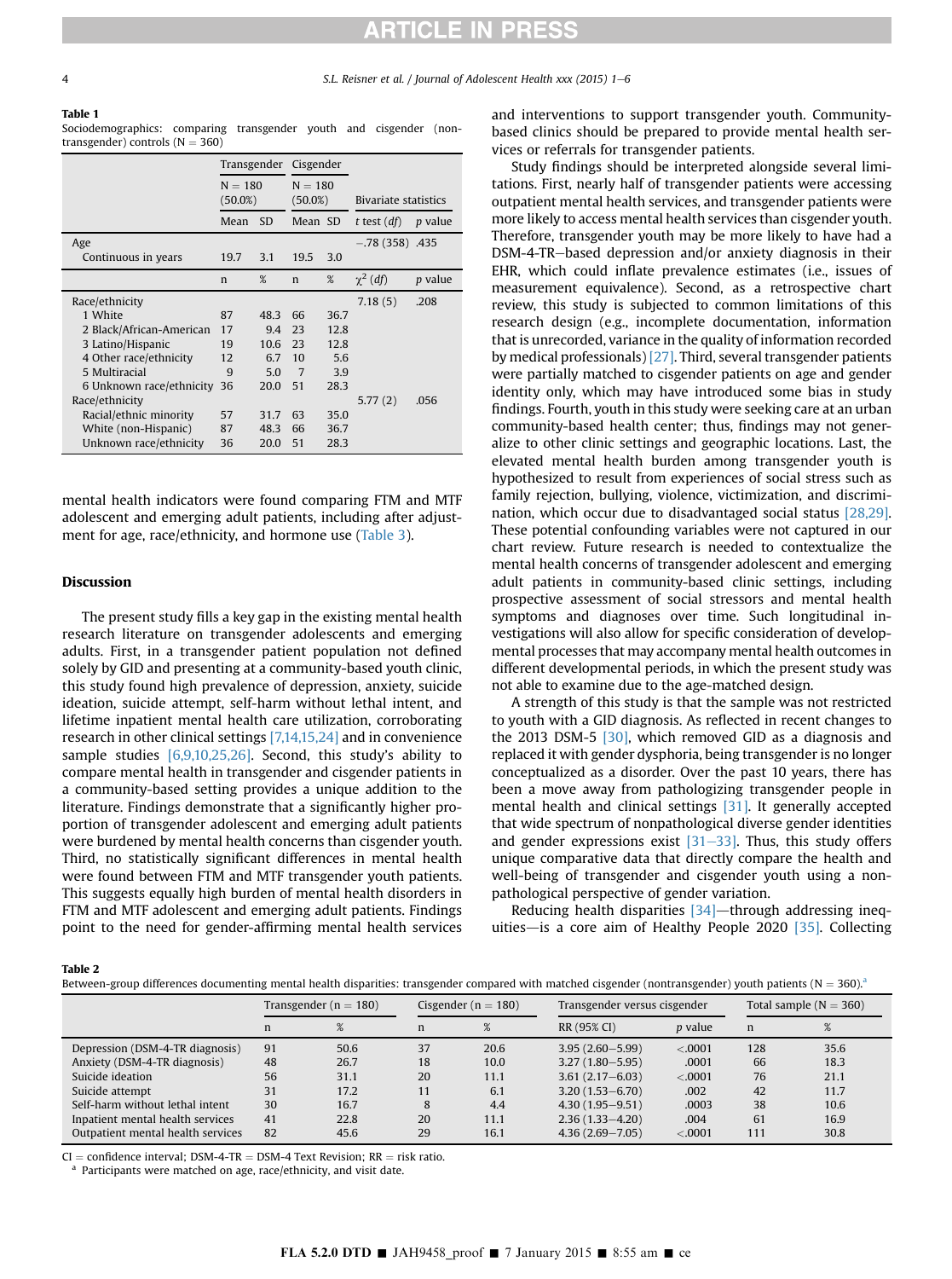S.L. Reisner et al. / Journal of Adolescent Health xxx (2015) 1–6 5

<span id="page-4-0"></span>

| Table 3                                                                                  |
|------------------------------------------------------------------------------------------|
| Within-group differences: comparing FTM and MTF transgender youth patients ( $N = 180$ ) |
| FTM versus MTF transgender <sup>a</sup>                                                  |

|                                   |    |                 |                |      | <b>FIM Versus MIF transgender</b> |                |                       |                |                                 |                |
|-----------------------------------|----|-----------------|----------------|------|-----------------------------------|----------------|-----------------------|----------------|---------------------------------|----------------|
|                                   |    | FTM $(n = 106)$ | MTF $(n = 74)$ |      | Bivariate                         |                | Age and race adjusted |                | Age, race, and hormone adjusted |                |
|                                   | n  | %               | n              | %    | RR (95% CI)                       | <i>p</i> value | RR (95% CI)           | <i>p</i> value | RR (95% CI)                     | <i>p</i> value |
| Depression (DSM-4-TR diagnosis)   | 58 | 54.7            | 33             | 44.6 | $1.50(.83 - 2.73)$                | .182           | $1.17(.54 - 2.51)$    | .697           | $1.64(.86 - 3.09)$              | .131           |
| Anxiety (DSM-4-TR diagnosis)      | 28 | 26.4            | 20             | 27.0 | $.97(.50 - 1.90)$                 | .927           | $.47(.19 - 1.17)$     | .105           | $.77(.37 - 1.61)$               | .490           |
| Suicide ideation                  | 32 | 30.2            | 24             | 32.4 | $.90(.48 - 1.71)$                 | .750           | $1.09(0.47 - 2.53)$   | .834           | $.99(.50-1.96)$                 | .979           |
| Suicide attempt                   | 16 | 15.1            | 15             | 20.3 | $.70(.32 - 1.52)$                 | .367           | $.50(0.18 - 1.41)$    | .188           | $.86(.38-1.95)$                 | .713           |
| Self-harm without lethal intent   | 21 | 19.8            | 9              | 12.2 | $1.78$ $(.77 - 4.15)$             | .179           | $1.68$ (.69-4.10)     | .256           | $1.75(0.71 - 4.30)$             | .222           |
| Inpatient mental health services  | 23 | 21.7            | 18             | 24.3 | $.86(.43 - 1.74)$                 | .680           | $.99(.39 - 2.49)$     | .982           | $.96(.46 - 2.03)$               | .922           |
| Outpatient mental health services | 50 | 47.2            | 32             | 43.2 | $1.17(.65 - 2.13)$                | .603           | $1.18(.54 - 2.61)$    | .676           | 1.43 (.75–2.71)                 | .277           |

 $CI =$  confidence interval; DSM-4-TR = DSM-4 Text Revision; FTM = female to male; MTF = male to female; RR = risk ratio; SD = standard deviation.<br><sup>a</sup> Age, race/ethnicity, and cross-sex hormone use were not statistically sig

gender-inclusive measures in patient settings is recommended for health services research and surveillance efforts to monitor health disparities and improve clinical practice [12,13]. A twostep approach is recommended where assigned sex at birth and current gender identity are both assessed, either routinely at patient registration and/or during clinical care. Clinical assessment of patient-reported outcomes [\[36,37\]](#page-5-0) can be implemented as part of routine clinical care visits for transgender youth to collect data that will inform clinical practice and future intervention development to reduce mental health disparities.

The present study is one of the first studies in the United States to document mental health disparities by transgender status in youth using patient data and a controlled design to compare transgender and cisgender adolescents and emerging adults. Based on these findings, and consistent with prior clinical recommendations  $[38-40]$  $[38-40]$  $[38-40]$ , it is recommended that primary care providers include gender identity as part of a basic patient history. Training programs and continuing education programs for primary care providers and mental health providers should include gender identity education. Providers should familiarize themselves with community resources for transgender youth. Patients with a transgender identity or history should be recognized as having higher risk for mental health concerns and should be carefully screened and evaluated. Patients identified with co-occurring transgender identity and mental health concerns should be seen by a mental health provider who is qualified to provide evidence-based care with sensitivity to the diversity of gender identity and expression.

The Sidney Borum, Jr. Health Center, the clinical site where this study took place, while devoting a good part of its resources to the care of transgender youth, is still a primary care clinic for adolescents and emerging adults. Therefore, this study shows that expanded care for transgender youth can be provided in the context of overall pediatric care: integration of behavioral health, psychiatry, and pediatric primary care-a medical home approach—can more than adequately support the medical and behavioral health needs of transgender youth and provide a locus of care for reduction of psychiatric outcomes described by the study. Including questions about gender as well as sexuality in standardized annual health reviews in pediatric practices in combination with recognized adolescent depression screenings can identify transgender youth at high risk for self-harm and other mental health outcomes. The practice of care at this clinic creates a framework within which risk behaviors can potentially be addressed and may serve as a model for other youth-oriented clinics so that transgender youth feel safe, accepted, and receive the gender-affirming care they need and deserve.

#### Acknowledgments

S.L.R. conceptualized and designed the study, conducted all statistical analyses, drafted the initial article, and approved the final article as submitted. R.V. conceptualized and designed the study, critically reviewed the article, and approved the final article as submitted. M.L. conducted manual chart review and data extraction from patient charts, conducted quality assurance activities to ensure integrity of the data, assisted with literature review for the article, reviewed and revised the article, and approved the final article as submitted. S.Z. wrote the initial query to extract data from patient charts, designed the data collection instruments and database, assisted with data collection and quality assurance, reviewed and revised the article, and approved the final article as submitted. S.W. assembled the matched cohort of patients for chart review, supervised data collection, conducted data quality reviews, reviewed and revised the article, and approved the final article as submitted. D.S. and D.J.M. critically reviewed the article and approved the final article as submitted.

#### References

- [1] Institute of Medicine (IOM). The health of lesbian, gay, bisexual, and transgender people: Building a foundation for better understanding. Washington, DC: Institute of Medicine; 2011.
- [2] Egan SK, Perry DG. Gender identity: A multidimensional analysis with implications for psychosocial adjustment. Dev Psychol Jul  $2001:37:451-63$ .
- [3] Grossman AH, D'Augelli AR. Transgender youth: Invisible and vulnerable.  $I$  Homosex  $2006:51:111-28$
- [4] Olson J, Forbes C, Belzer M. Management of the transgender adolescent. Arch Pediatr Adolesc Med 2011;165:171-6.
- [5] Conron KJ, Landers SJ, Reisner SL, Sell RL. Sex and gender in the US health surveillance system: A call to action. Am J Public Health 2014;104:970-6.
- [6] Grossman AH, D'Augelli AR. Transgender youth and life-threatening behaviors. Suicide Life Threat Behav 2007;37:527-37.
- [7] Simons L, Schrager SM, Clark LF, et al. Parental support and mental health among transgender adolescents. J Adolesc Health 2013;53:791-3.
- [8] Kosciw JG, Greytak EA, Bartkiewicz MJ, et al. The 2011 National School Climate Survey: The experiences of lesbian, gay, bisexual and transgender youth in our nation's schools. New York, NY: GLSEN; 2012.
- Garofalo R, Deleon J, Osmer E, et al. Overlooked, misunderstood and at-risk: Exploring the lives and HIV risk of ethnic minority male-to-female transgender youth. J Adolesc Health 2006;38:230-6.
- [10] Mustanski BS, Garofalo R, Emerson EM. Mental health disorders, psychological distress, and suicidality in a diverse sample of lesbian, gay, bisexual, and transgender youths. Am J Public Health  $2010;100:2426-32$ .
- [11] Burgess C. Internal and external stress factors associated with the identity development of transgender youth. In: Mallon G, ed. Social services with transgender youth. New York, NY: Harrington Park Press: 1999:35-47.
- [12] Cahill S, Makadon H. Sexual orientation and gender identity data collection in clinical settings and in electronic health records: A key to ending LGBT health disparities. LGBT Health 2014;1:34-41.
- [13] Deutsch MB, Green J, Keatley J, Mayer G, Hastings J, Hall AM. Electronic medical records and the transgender patient: Recommendations from the